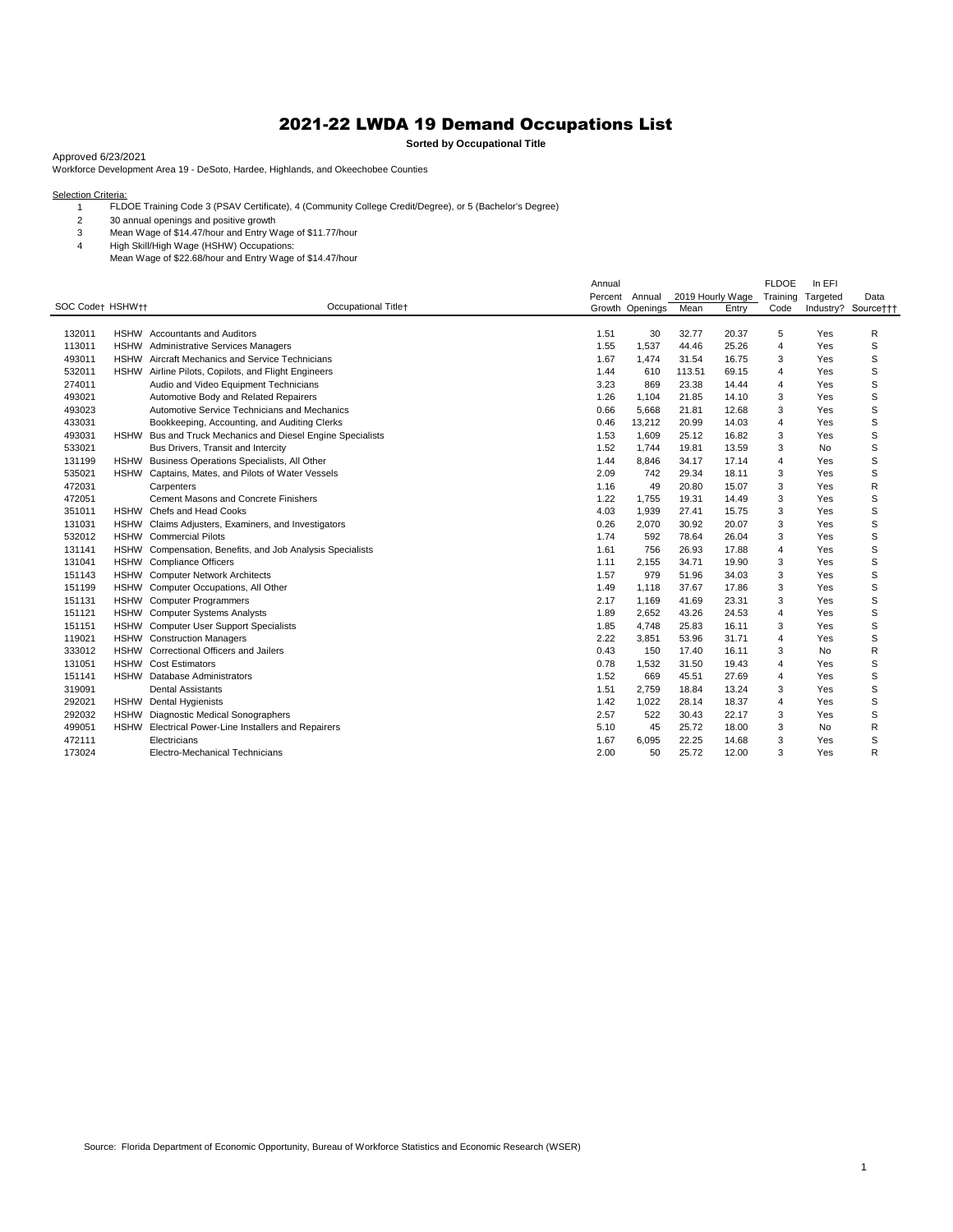## 2021-22 LWDA 19 Demand Occupations List

**Sorted by Occupational Title**

Approved 6/23/2021

Workforce Development Area 19 - DeSoto, Hardee, Highlands, and Okeechobee Counties

Selection Criteria:<br>1 FLDOE Training Code 3 (PSAV Certificate), 4 (Community College Credit/Degree), or 5 (Bachelor's Degree)

30 annual openings and positive growth

Mean Wage of \$14.47/hour and Entry Wage of \$11.77/hour

High Skill/High Wage (HSHW) Occupations:

Mean Wage of \$22.68/hour and Entry Wage of \$14.47/hour

|                  |             |                                                                    | Annual |                 |                  |       | <b>FLDOE</b>   | In EFI    |                     |
|------------------|-------------|--------------------------------------------------------------------|--------|-----------------|------------------|-------|----------------|-----------|---------------------|
|                  |             |                                                                    |        | Percent Annual  | 2019 Hourly Wage |       | Training       | Targeted  | Data                |
| SOC Code† HSHW†† |             | Occupational Titlet                                                |        | Growth Openings | Mean             | Entry | Code           |           | Industry? Source††† |
|                  |             |                                                                    |        |                 |                  |       |                |           |                     |
| 252021           |             | HSHW Elementary School Teachers, Except Special Education          | 1.00   | 89              | 23.47            | 18.29 | 5              | No        | R                   |
| 292041           |             | HSHW Emergency Medical Technicians and Paramedics                  | 8.20   | 14              | 22.57            | 18.14 | 3              | Yes       | R                   |
| 332011           |             | <b>HSHW</b> Firefighters                                           | 0.49   | 1,827           | 32.55            | 23.33 | 3              | Yes       | S                   |
| 371012           |             | HSHW First-Line Superv. Landscaping & Groundskeeping Workers       | 1.53   | 36              | 23.03            | 15.24 | 3              | Yes       | R                   |
| 471011           |             | HSHW First-Line Superv. of Construction and Extraction Workers     | 0.94   | 38              | 27.39            | 17.22 | 4              | Yes       | R                   |
| 371011           |             | First-Line Superv. of Housekeeping & Janitorial Workers            | 3.38   | 2,534           | 18.82            | 12.85 | 3              | Yes       | S                   |
| 491011           |             | HSHW First-Line Superv. of Mechanics, Installers, and Repairers    | 1.33   | 3,411           | 30.18            | 18.64 | 3              | Yes       | S                   |
| 431011           |             | HSHW First-Line Superv. of Office and Admin. Support Workers       | 0.69   | 12,867          | 28.38            | 17.53 | 4              | Yes       | S                   |
| 511011           |             | HSHW First-Line Superv. of Production and Operating Workers        | 0.84   | 2,876           | 28.57            | 17.67 | 3              | Yes       | S                   |
| 331099           |             | First-Line Superv., Protective Service Workers, All Other          | 2.04   | 662             | 22.72            | 13.88 | 3              | Yes       | S                   |
| 411012           |             | HSHW First-Line Supervisors of Non-Retail Sales Workers            | 0.65   | 2,947           | 39.25            | 22.12 | 4              | Yes       | S                   |
| 391021           |             | First-Line Supervisors of Personal Service Workers                 | 2.53   | 2,046           | 21.96            | 14.13 | 3              | Yes       | S                   |
| 411011           |             | First-Line Supervisors of Retail Sales Workers                     | 0.38   | 94              | 17.98            | 13.40 | 3              | Yes       | R                   |
| 119051           |             | Food Service Managers                                              | 2.93   | 33              | 22.60            | 15.75 | $\overline{4}$ | Yes       | R                   |
| 111021           |             | HSHW General and Operations Managers                               | 1.42   | 78              | 35.74            | 19.73 | 4              | Yes       | R                   |
| 472121           |             | Glaziers                                                           | 1.69   | 721             | 20.30            | 15.19 | 3              | Yes       | S                   |
| 271024           | <b>HSHW</b> | <b>Graphic Designers</b>                                           | 0.81   | 1,953           | 25.47            | 15.53 | 4              | Yes       | S                   |
| 292099           |             | Health Technologists and Technicians, All Other                    | 1.72   | 941             | 21.43            | 13.45 | 3              | Yes       | S                   |
| 499021           |             | Heating, A.C., and Refrigeration Mechanics and Installers          | 1.19   | 3,971           | 22.06            | 15.93 | 3              | Yes       | S                   |
| 533032           |             | Heavy and Tractor-Trailer Truck Drivers                            | 1.41   | 13,290          | 20.00            | 13.33 | 3              | Yes       | S                   |
| 499041           |             | Industrial Machinery Mechanics                                     | 2.05   | 1,698           | 21.93            | 14.95 | 3              | Yes       | S                   |
| 537051           |             | <b>Industrial Truck and Tractor Operators</b>                      | 0.98   | 53              | 19.47            | 14.52 | 3              | Yes       | R                   |
| 151122           | <b>HSHW</b> | <b>Information Security Analysts</b>                               | 1.80   | 565             | 43.26            | 26.49 | 3              | Yes       | S                   |
| 413021           |             | Insurance Sales Agents                                             | 1.49   | 6,578           | 29.97            | 14.07 | 3              | Yes       | S                   |
| 292061           |             | Licensed Practical and Licensed Vocational Nurses                  | 1.42   | 41              | 21.00            | 16.26 | 3              | Yes       | R                   |
| 434131           |             | Loan Interviewers and Clerks                                       | 1.36   | 1,629           | 22.10            | 15.46 | 3              | Yes       | S                   |
| 132072           |             | HSHW Loan Officers                                                 | 0.85   | 1,690           | 34.72            | 18.08 | $\overline{4}$ | Yes       | S                   |
| 499071           |             | Maintenance and Repair Workers, General                            | 1.67   | 11,523          | 18.01            | 12.39 | 3              | Yes       | S                   |
| 119199           |             | HSHW Managers, All Other                                           | 1.48   | 5,014           | 47.52            | 24.50 | 4              | Yes       | S                   |
| 292010           |             | HSHW Medical and Clinical Laboratory Technologists and Technicians | 1.73   | 1,713           | 25.99            | 15.73 | $\overline{4}$ | Yes       | S                   |
| 319092           |             | <b>Medical Assistants</b>                                          | 2.72   | 8,936           | 17.33            | 13.81 | 3              | Yes       | S                   |
| 292071           |             | Medical Records and Health Information Technicians                 | 1.80   | 1,267           | 21.43            | 13.45 | 4              | Yes       | S                   |
| 436013           |             | <b>Medical Secretaries</b>                                         | 1.64   | 31              | 15.91            | 12.34 | 3              | Yes       | R                   |
| 131121           |             | HSHW Meeting, Convention, and Event Planners                       | 2.81   | 1,194           | 24.67            | 15.51 | 4              | Yes       | S                   |
| 252022           |             | HSHW Middle School Teachers, Exc. Special & Voc. Education         | 1.01   | 32              | 23.93            | 18.41 | 5              | <b>No</b> | R                   |